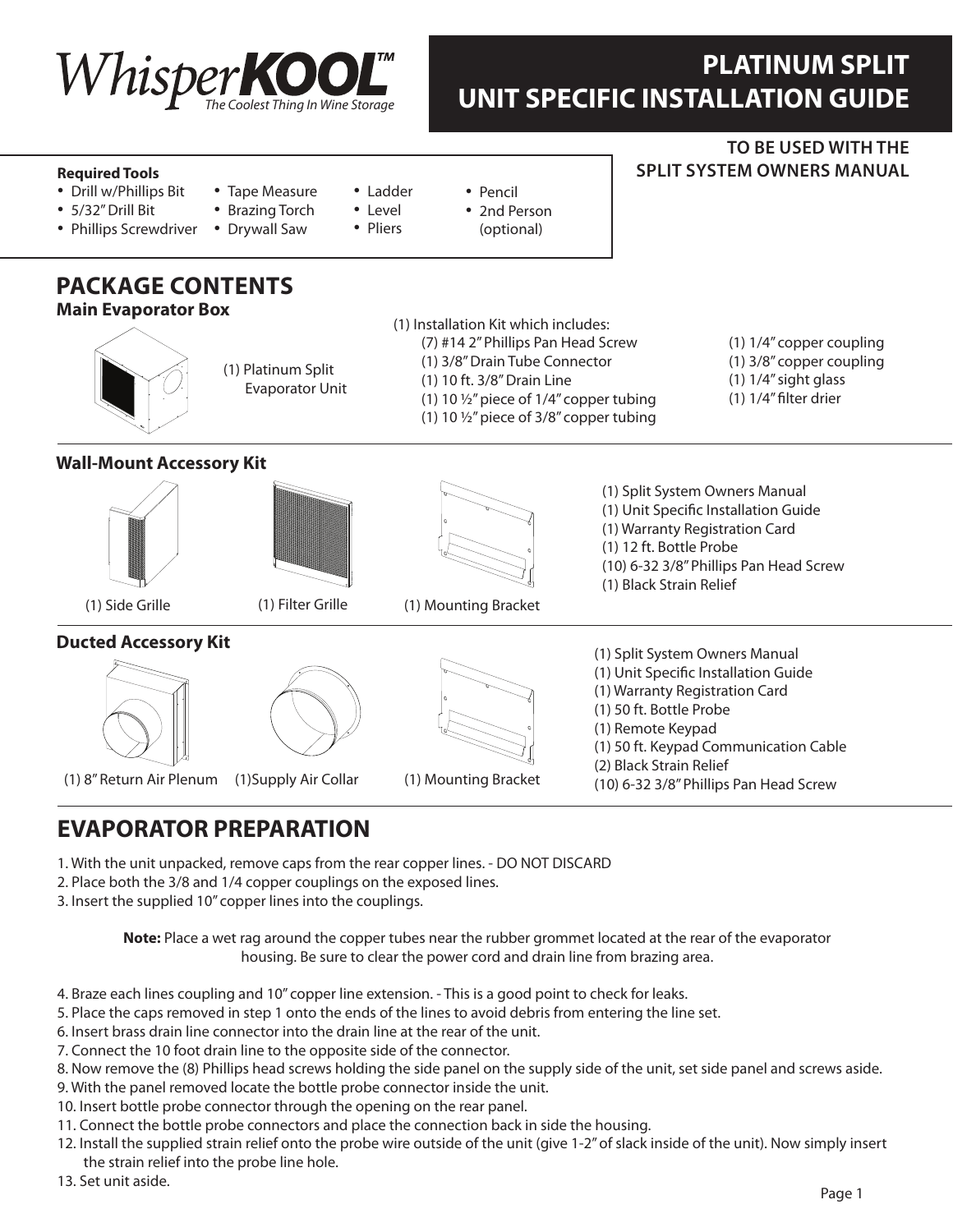#### **INSTALLINGTHE EVAPORATOR**

**Note:** The evaporator mounting plate is designed to be placed on (2) standard 16" spaced wall studs.

1. Locate the (2) desired wall studs. Mark your center line for the studs vertically on the wall, should be 14.5 inches apart, followed by a level horizontal line at your desired height.

**Note:** The top of the unit needs to be installed with a minimum of 6 inches and maximum of 18 inches from the ceiling.

- 2. Drill (2) 5/32" pilot holes for the top mounting screws.
- 3. Place the mounting plate on the wall and screw in the top (2) #14 screws.
- 4. Drill the (4) other 5/32" pilot holes, followed by screwing in (4) #14 screws.
- 5. Cut a 3 x 3.75 inch access hole for routing the line set, power cord , and drain line (use the diagram to the left for hole placement).
- 6. The wall is now ready to have the Evaporator installed, place the prepared unit below the install location.

**Note:** During installation WhisperKOOL recommends elevating the unit close to the install height.

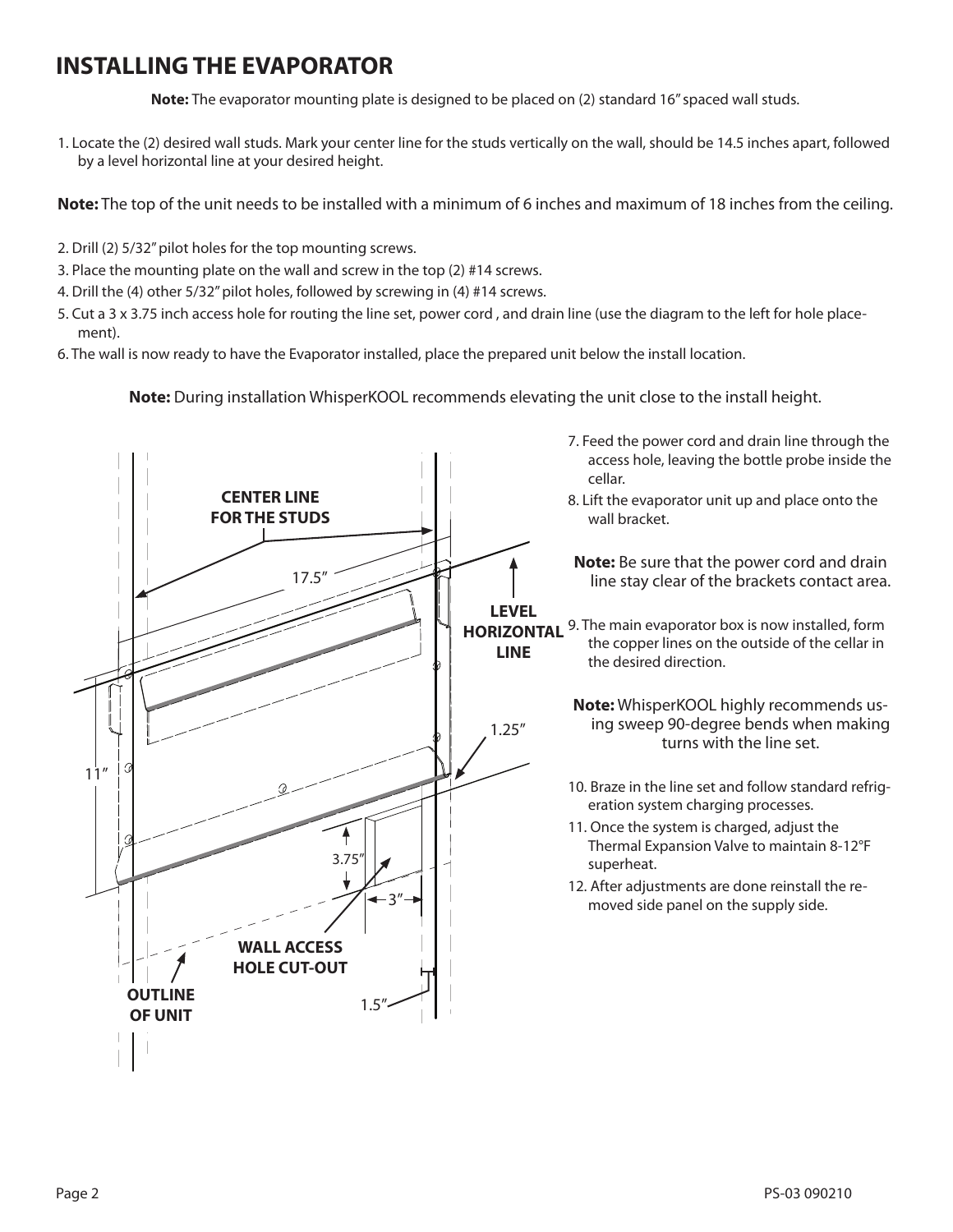## **Installing the wall-mount accessory kit**

1. Install (8) 6-32 3/8" Phillips pan head screws in the locations below.





**Note:** The upper screws should be installed with about 1/16" between the face and screw head.

- 2. Connect the (2) keypad wires on the front wire terminal, black is positive red is negative. If display does not illuminate at initial start up, revers the connection on the evaporator unit.
- 3. Install the side grill by aligning the (4) inside slotted holes with the (4) mounting screws and slide down.
- 4. Tighten the (2) bottom screws through the access holes followed by installing the (2) front screws.
- 5. Install the filter grille by aligning the (4) inside slotted holes with the (4) mounting screws and slide down.

6. Tighten the (2) bottom screws through the access holes.

Please refer to the Split System Owners Manual for remote keypad installation details.

### **Installing the Ducted accessory kit**

1. Install (4) 6-32 3/8" Phillips pan head screws in the indicated locations.





**Note:** The upper screws should be installed with about 1/16" between the face and screw head.

2. Install the return air plenum by aligning the (4) outer holes and locking down, followed by tightening the (4) Phillips screws.

3. Install the Supply Air Collar with (4) 6-32 3/8" Phillips pan head screws.

Please refer to the Split System Owners Manual for remote keypad and ducted installation details.